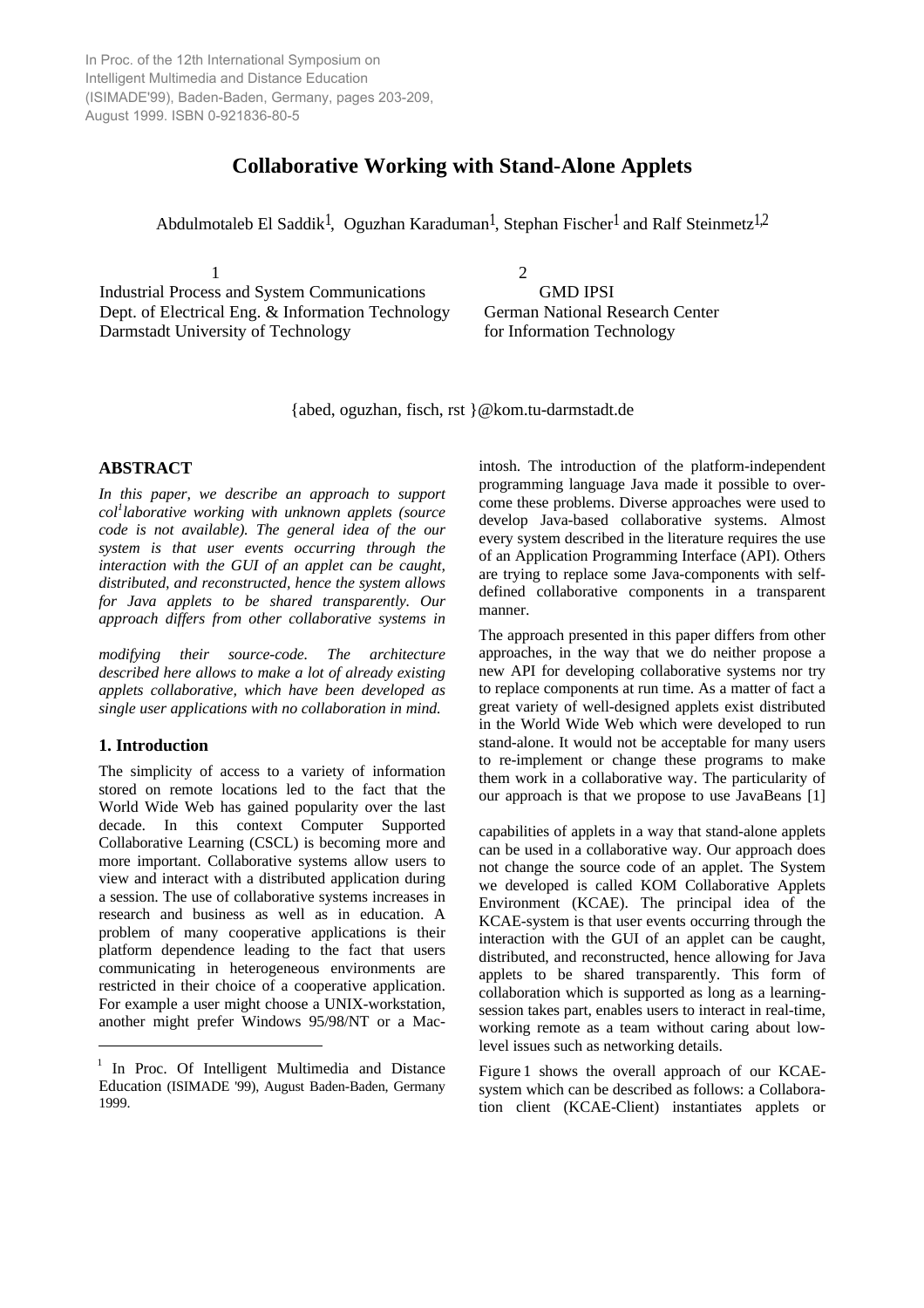applications which are developed as stand-alone applications. These applets or applications are then used collaboratively with the aid of the KCAE-Client. The KCAE-Client can be seen as a component adapter. Every event occurring at the graphical user interface of the application is sent to the adapter, which then sends the events to the collaboration server (KCAE-Server). When the KCAE-server receives an event, it multicasts it to all other KCAE-clients in the session.

The rest of the paper is organized as follows. Section 2 describes the system design. The description of the architecture (Section 3) is followed by the description of the collaborative use of source code unavailable applets in Section 4. Section 5 discusses related work and Section 6 concludes the paper and gives an outlook.



Fig1: Overall System Architecture of KCAE

## **2. System Design**

available applets collaborative, which are developed as single user applications with no collaboration in mind, without any change or modification of their respective source code.

### **2.1 Requierements**

Before describing the architecture of the system, we first present a list of requirements which describe our objective in more detail:

Applications using the standard Java-Core API should be supported, that is no change in the API should be necessary.

No source code is required to share an applet. Both AWT and Swing components should be supported. A solution restricted to only one kind of graphical user interface is not acceptable.

The system should permit unanticipated collaboration. Furthermore, a person who is interested in more than one application running at the same time, should have the opportunity to take part in more than one application simultaneously.

be consumed.

#### **2.2 Design Considerations**

The delegation event model of JDK1.2 provides a standard mechanism for a source component to generate an event and send it to a set of listeners. Furthermore, the event model even allows to send the event to an adapter, which then works as an event listener for the source and as a source for the listener. Because the handling of events is the crucial task in developing an application, this enhancement made the development of applets much more flexible. Another important enhancement of Java is the introduction of the JavaBeans Technology and of the Remote Method Invocation (RMI) which makes it possible to create distributed Java-to-Java applications, in which the methods of remote Java objects can be invoked from other Java virtual machines, possibly running on different hosts.

There are two main approaches for the design of collaborative applications [15]. One possible approach implies a centralized architecture, where a single instance of an application is run on a host machine, usually the server machine, and its graphical output is distributed to all participants. This approach which is illustrated in Figure 2 consumes substantial network bandwidth (illustrated through bold arrows in Figure 2), even if the graphical data is transmitted in a compressed way [14].

Another approach is the replicated architecture which allows the application to be downloaded to each participant and to run locally. Consequently, the bandwidth required for the collaboration is substantially less than using a centralized architecture [14]. Only input resulting from the interaction with the graphical user interface is distributed, the graphical output is generated locally for each participant.

The bandwidth savings become apparent when one considers that the centralized approach also must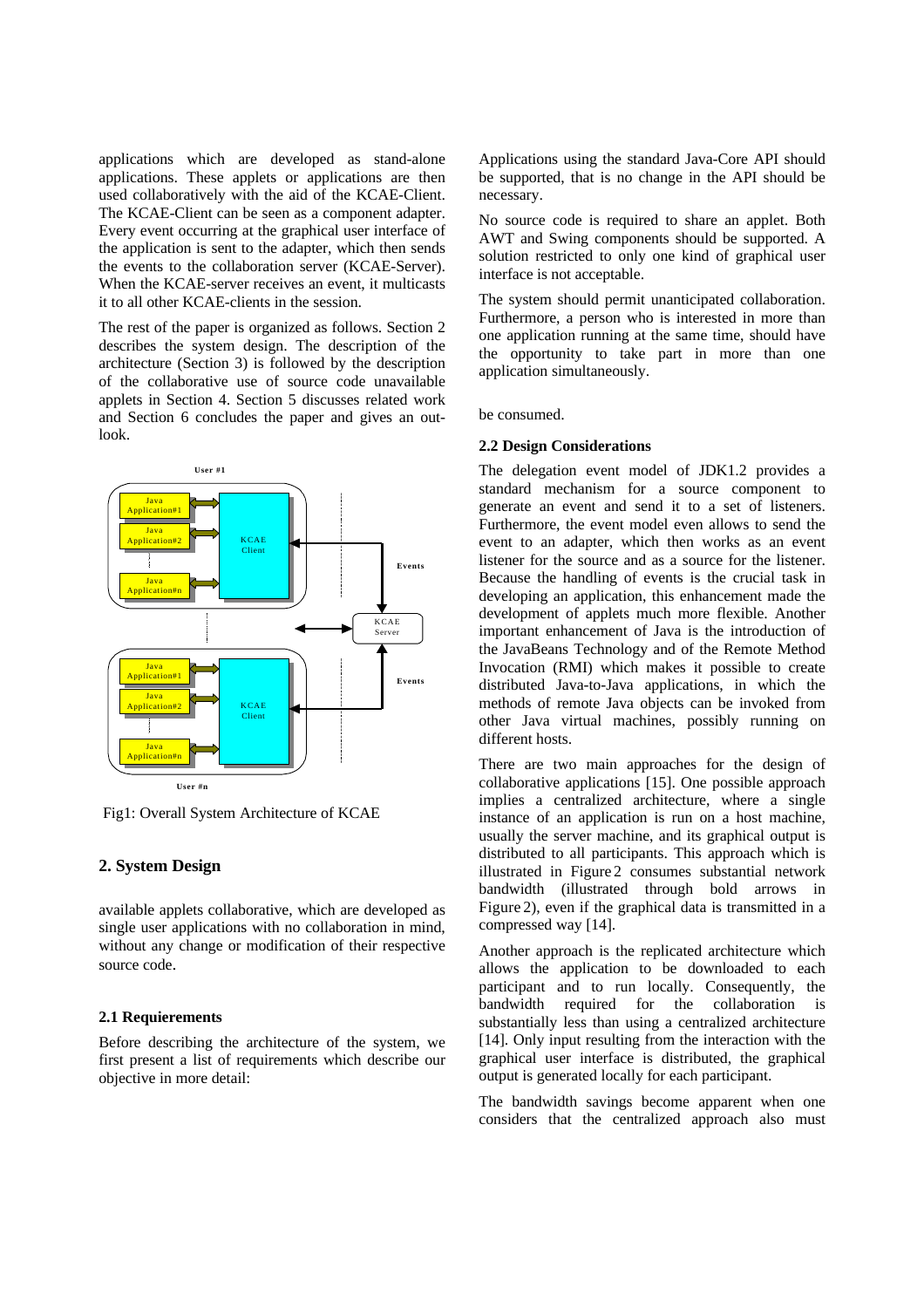receive input from each user, but uses a considerable amount of bandwidth to distribute the graphical information.

User Interaction Host A display Interaction Collector *Interactions Server* Display-distributer User Interaction Host B display Data for user interaction Data for Display informations **Application** ) Server

Fig2: Interaction by transmission of graphical data

Our system is based on the replicated architecture presented in Figure 3 in which an instance of each appli

only the interaction of each user with the system is distributed through events to all the participants passed by the server.

It should be noted that our approach relies on the particular properties of Java. The Java Virtual Machine provided in each browser available nowadays offers a homogeneous application environment across different platforms. All participants in a collaborative session have access to the applets which are downloaded and

of using Swing components the use of a Java-Plugin to

solution.

#### **3. System Architecture**

In this section, we describe our implementation of a collaborative system according to the requirements and design consideration described above. As we are concerned with Java applets it should be mentioned that we presume the availability of a web-server. Therefore it is the part of the system to start with. It should also be noted that there are two types of servers running on the central machine. One is the Web-Server which sends the HTML documents and the applets to the requesting clients, the second one is a Java-RMI server responsible for multicasting all events sent from one client to all other clients.



applet and executes it. When the applet is started the

Fig3: The replicated distribution approach

user requests to join a specified session. If the session does not exist, a new one is created. If no other participants are in the session the unique person in the session can interact with the applet s/he chose from a list of all available applications and explore it as if s/he were not be part of a collaborative environment. This is done because applications are designed and implemented as collaboration-unaware applications. Thus the KCAE-client sends the received events to the KCAE-Server, which finds out that there are no other participants in the session and ignores the events.

#### **Java Applications/Applets**

It should be noted that Java applications/applets instantiated by our KCAE-Client are not part of KCAE. They are furthermore collaboration-unaware applications developed using the standard Java technology. As mentioned earlier in this paper, our system supports both AWT- and Swing-based applications. These applications are loaded dynamically, after a client joined a session. In this manner all possible applications/ applets a user can invoke can be stored in a configuration file by the KCAE-Client. Participants can invoke one or more of these applications in a session if desired.

#### **3.1 KCAE-Server**

The KCAE-Server is a Java based application. It is entirely written in Java and can therefore be run

When the user loads an HTML document that contains a reference to a KCAE-Client, the browser loads the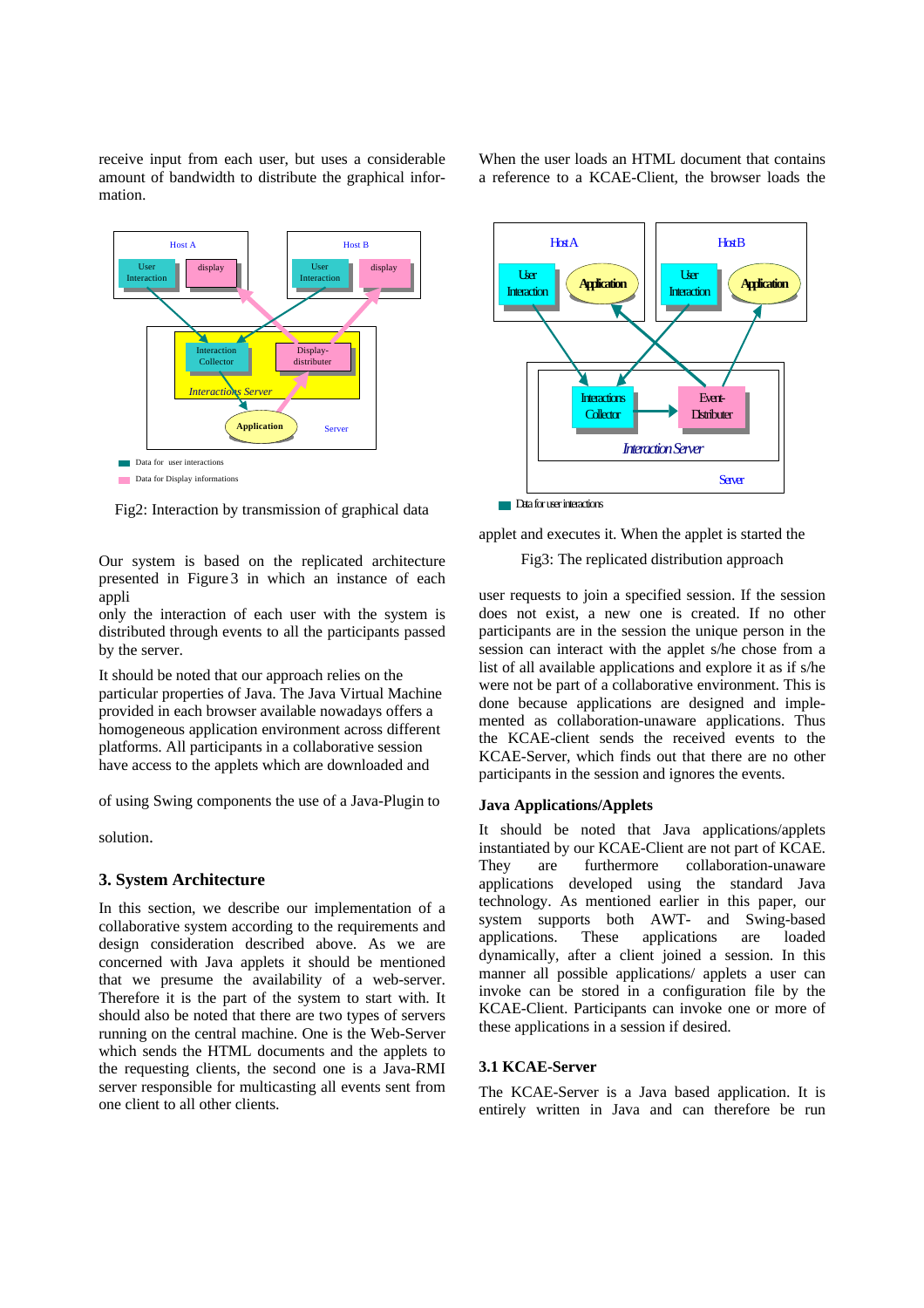independently from the underlying platform. The server works as an event multicaster. Each remote client in the collaboration session registers itself with a unique name at the server.

The communication between KCAE-clients and KCAE-server is based on Java RMI and bi-directional. With the help of the RMI-Callback mechanism, the server communicates directly with the registered clients. The server dispatches the external events coming from registered clients in the session and multicasts them. An event received by the server is multicasted to all registered clients except of the client which fired the event. Information about available applications and applets, which can be used in a collaborative way, are read from the configuration file by the server and sent to participants who just joined, so that the participants can load and run these applications and applets. The configuration file, which is organized as a properties file, contains the names of the applications/applets and the full names of their main class. The entries should have the following syntax:

application.[n].name  $=$  [name]

 $application.[n].class = [class]$ 

where:

n: number of the application in the list.

name: a suitable name for the application.

class: full name of the main class.

|--|

#Application entry application.1.name=myTestApplication

application.1.class=kom.develop.apps.MyApp

# Applet entry

applet.1.name=myTestApplet

applet.1.class=kom.develop.applets.TestApplet

Fig4: Excerpt of a configuration file

## **3.1 KCAE-Client:**

The KCAE-client is a Java applet which consists of the following components:

- Collaboration Manager
- Component Adapter
- Listener Adapter
- **Event Adapter**

#### **Collaboration Manager**

The Collaboration Manager is the main component on the client side and provides the user with a graphical interface offering the following options: Joining the session, starting applications/applets and chatting with all other participants. The collaboration manager dispatches external events coming from the collaboration server and forwards them to the component adapter.

#### **Components Adapter**

The Component Adapter maintains a list of the GUIcomponents of all applications and applets. This list is created with the help of the java.awt.Container-class, which allows to get references of all applet components. With the help of the main window of an application, a list of the GUI components in this application can be created directly. For that reason, the main window of an application loaded by the Collaboration Manager is registered by the Component Adapter. However, Java applets do not use stand alone windows. They are an extension of the class java.awt.Panel and can thus be easily located in a window. The window containing the applet can then be registered as main window by the Component Adapter. As an example syntax of the registration by the Component Adapter is shown in Figure 5. After the registration the list of all the Swing and/or AWTcomponents within the applet is created directly. This task is done by each client in such an order, that the components have the same reference by all clients. The references are used to point the components, which are the source of the events sent to the Server and after that multicasted to all clients. With the help of references, the source of the incoming events are located and the event is reconstructed on each client, as if it occurred locally.

.....

```
Class cl = Class.forName(className);
```
// If it is an applet, instantiate and locate // it in a Frame

 $myApplet = (Applet)cl.newInstance();$ 

myApplet.init();

myWindow.add("Center", myApplet);

// Otherwise instantiate it

myWindow = (Window)cl.newInstance();

Register this Frame as main Frame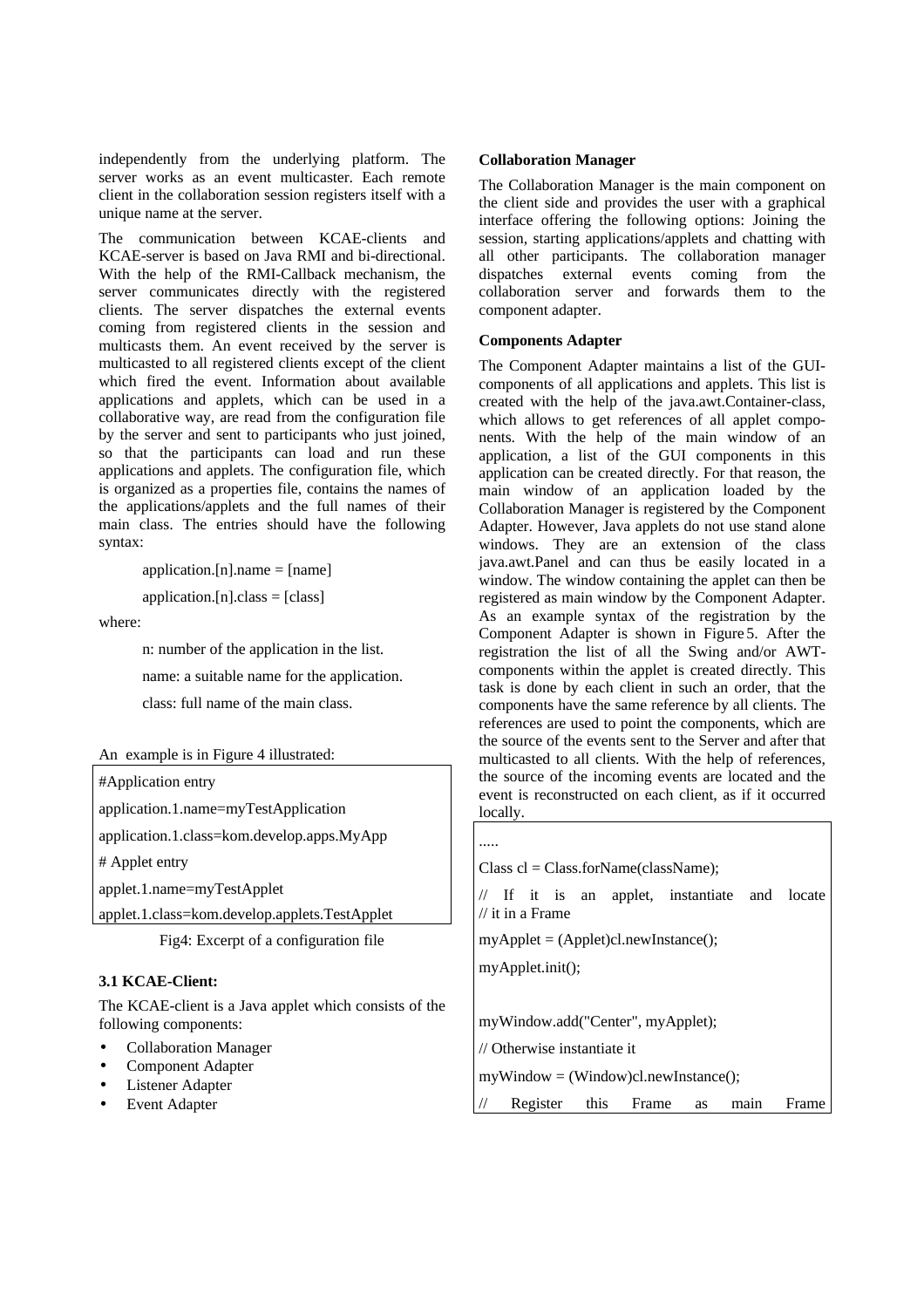// by Components Adapter ComponentsAdapter.addContainer(myWindow); ....

Fig5: Excerpt of the instantiation method

## **Listener Adapter**

The Listener Adapter implements AWT listeners, which listen to Mouse- and KeyEvent for all AWT-<br>components except of iava.awt.Scrollbar. components except of java.awt.Scrollbar,<br>java.awt.Choice and java.awt.List. For these java.awt.Choice and java.awt.List. For these components the Listener Adapter listens to AdjustmentEvent, ItemEvent and ActionEvent. If an internal event occurred, The Listeners Adapter catches and converts it to an external event which is then forwarded to the Collaboration Manager. The Collaboration Manager sends these events to the collaboration server that multicasts them.

## **Event Adapter**

The Event Adapter converts incoming external events to AWT events, which can be processed locally. External events are extensions of the AWT events denoted as remote (external) to let the Listener Adapter be able to differentiate internal occurred events from external (incoming) ones.

## **3.3 Data Flow**

Figure 6 shows the overall event circulation of the system. Applications are embedded in the client as shown in the Figure 6. There are two main data paths in the whole system. The first path is labelled with the number 1,2 and 3. This path is used to send the internal AWT events to the server, which multicasts them to all other participants. The data flow works as follows:



Fig6: Events circulation

- 1) Any Event occurred in a Java-application is caught by the Listener Adapter.
- 2) The Listener Adapter tests, whether the event is an external or an internal event. It sends only internal AWT events, which were not received from other clients to the Collaboration Manager.
- 3) The Collaboration Manager sends incoming events to the server via a RMI connection.

Via the second data path shown in Figure 6 labelled with the numbers 4, 5, 6, 7 and 8, the external AWT events sent from the server are caught by the Collaboration Manager and the Component Adapter in order to reconstruct the event locally. These events are sent to the Java application in the following order:

- 4) The server sends the remote events to the client.
- 5) The client catches remote events and sends them to the Component Adapter.
- 6) The Component Adapter extracts the information about event sources and sends the informations accomplished with the events to the Event Adapter.
- 7) The Event Adapter converts these events to AWT events and sends them to the Component Adapter.
- 8) The Component Adapter sends the event to the application which reacts as if the user would interact with the GUI.

## **4. Collaborative Use of Applets in KCAE**

Figure 7 shows the graphical user interface of the KCAE-client applet with a collaboration unaware applet (ItBean Ethernet Frame) used collaboratively.



Fig7: The graphical user interface of the KCAE-Client with a collaboration-unaware applet used collaboratively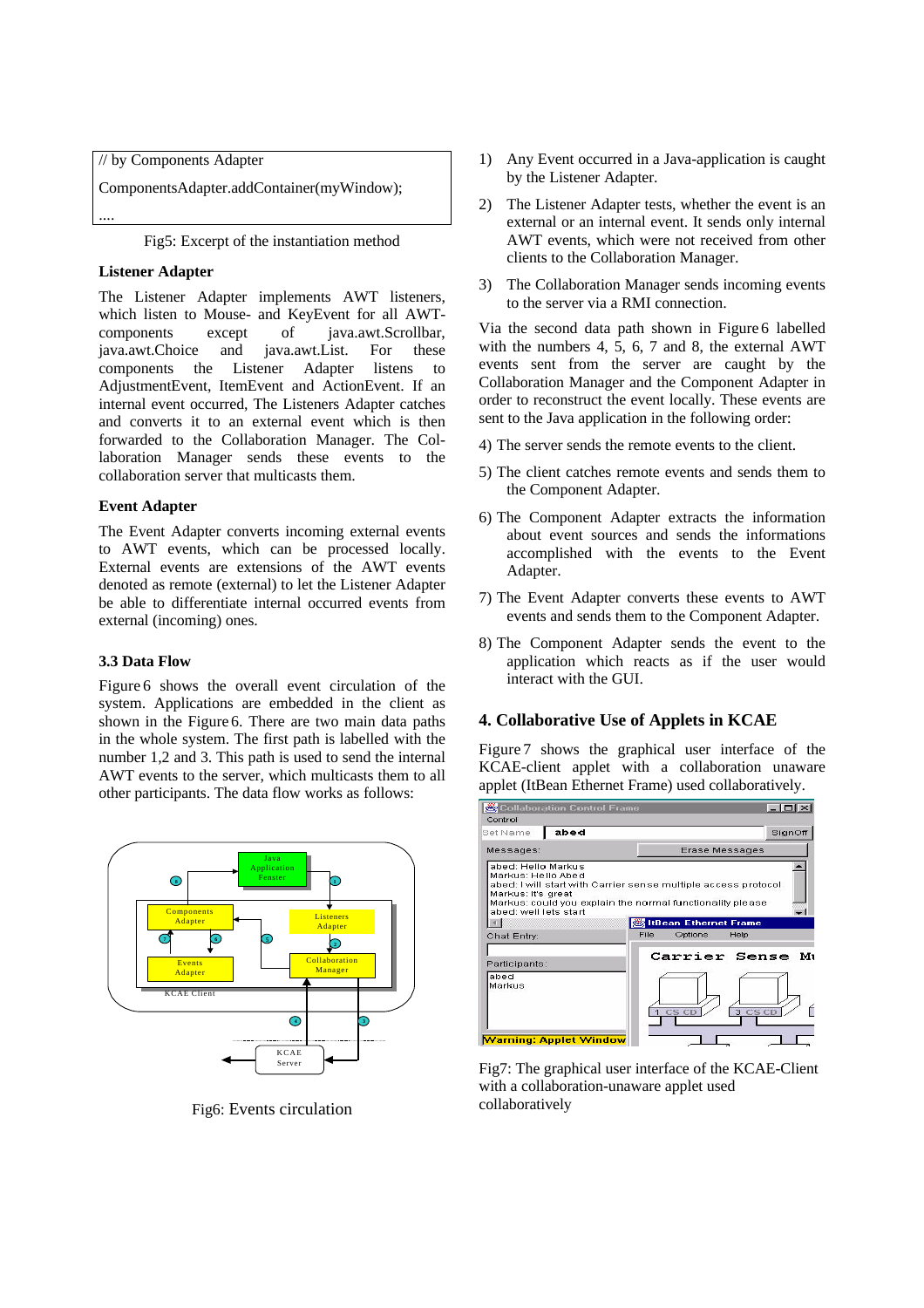In general we can summarize the functionality of the

Figure 7) as follows:

- users go to a specified URL (the web server containing the HTML documents and applets to be shared).
- they load an applet (*KCAE-Client*) which offers the following properties:
	- applets list: list of all available applets to be shared. Choosing an applet will cause it to be downloaded to run on the local machine.
	- participants list: contains the names of participants of a running session.
- each interaction with a collaborative applet is transmitted to all participant via the RMI-server.
- users can chat with other participants.
- users may invoke more than one collaborative applet at a time.

## **5. Related Work**

developed a Java Remote Control Tool, which allows to control and synchronize distributed Java applications and applets. The drawback of this approach is that it is necessary to have access to the original source code of the application or applets in order to make it collaborative. That means every applet must initiate a Remote-Control-Client object which is usually done in the constructor of the applet. Also the event handling within the applet must be modified in order to receive and/ or send events from / to remote applets.

The Multimedia Communications Research Laboratory at the University of Ottawa has developed Java Enabled Telecollaboration System (JETS) that supports the development of collaborative applications. JETS [4], [5] is an API, which implies that an application has to be rewritten if it shall run in a collaborative way.

Habanero [6] is an approach that supports the development of collaborative environments. Habanero is in its terms a framework that helps developers to create shared applications, either by developing a new one from scratch or by altering an existing single-user application which has to be modified to integrate the new collaborative functionality. Instead of using applets, which can be embedded in almost every browser, the Habanero system uses so-called

### downloaded and installed on the client site.

Java Collaborative Environment (JCE) has been developed at the National Institute of Standards and Technology (NIST) coming up with an extended

version of the Java-AWT [8] called Collaborative AWT (C-AWT). In this approach AWT-components must be replaced by the corresponding C-AWT components [11].

All these approaches propose the use of an API, which has the cost of modifying the source-code of an application, re-implementing it or to design and implement a new application from scratch in order to make it collaborative.

Java Applets Made Multiuser (JAMM) [9] is a system which is similar to our approach in terms of its objective: The collaboration of single-user applications. The difference between both approaches is the way how the collaboration is achieved. In JAMM [10] the set of applications that can be shared is constrained to those that are developed using Swing user interface components as part of Java Foundation Classes which are part of the standard JDK since version 1.2.

restricted to those which implement the Java serializable interface.

#### **6. Conclusion and Future Work**

In this paper we described a mechanism that enable us to use almost all single-user applets and applications in a collaborative way. We used the replicated approach and keep track of the components to be able to reconstruct user events on the remote side. We hence developed an architecture that allows to collaborate via collaborative-unaware applications without modifying the source code.

We have successfully tested our system on a number of applets, including educational applets (Figure 7) implemented with JDK 1.1, and Swing. A chat functionality is supported directly in our environment. In general, these applets work well with a few minor difficulties related to some limitations described below. A part of these restrictions we encountered is that Frames, Dialogs and FileDialogs created within a collaborative-made application at run time can not be used collaboratively, as long as they are not registered by the Component Adapter explicitly. This leads to the fact that collaboration is only possible for first level windows. Some of the interesting aspect in collaborative environment which we did not consider yet are session control and floor control. Floor control means if a user wants to control the applet, S / he should be able to apply for the control. The collaboration manager on the server sends the request to the owner of the session (if available) to get a permission for handing the control over to the requested user. Losing and gaining a control can be seen as a simple task where gaining the control means